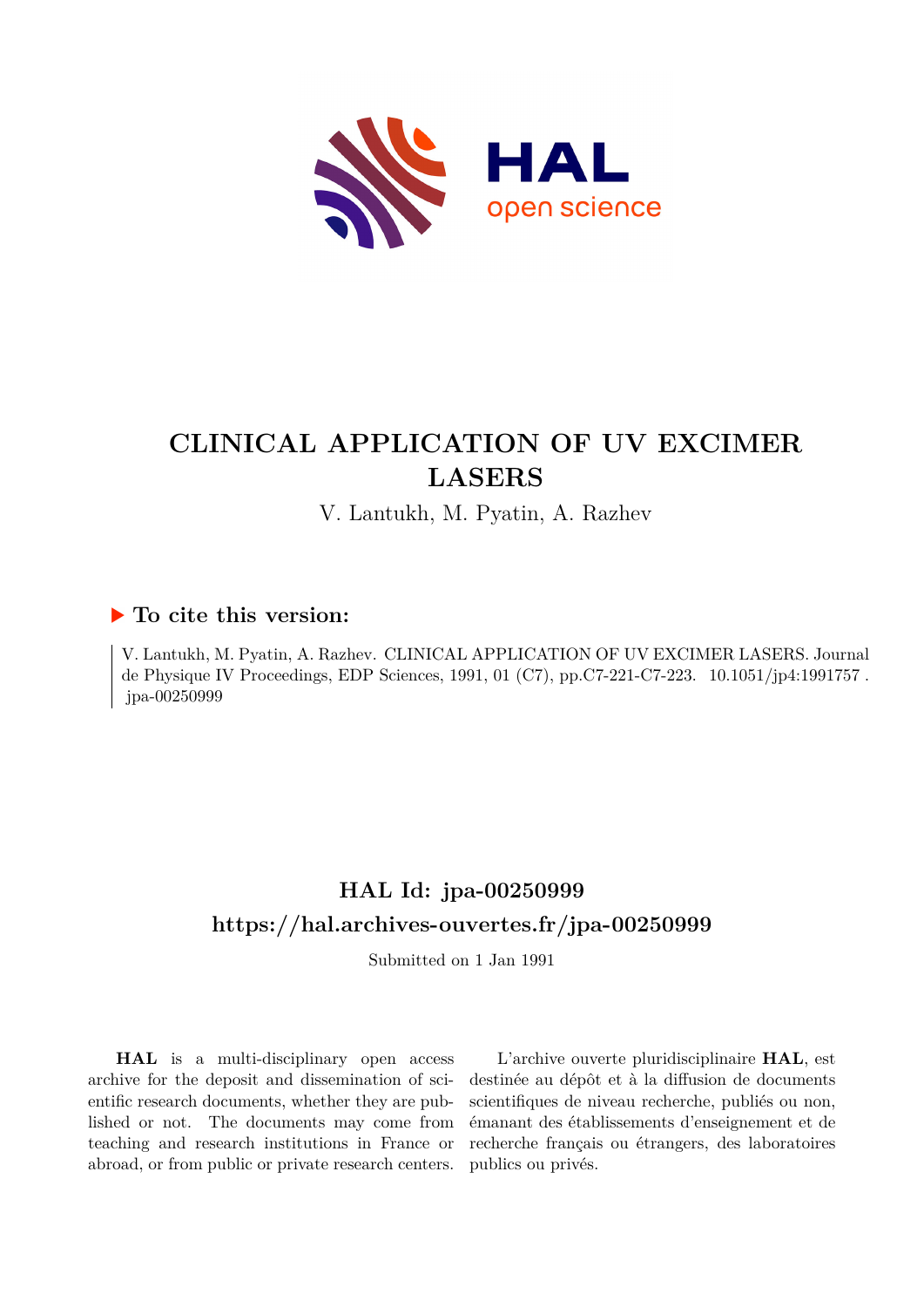### **CLINICAL APPLICATION OF UV EXCIMER LASERS**

**V.V. LANTUKH, M.M. PYATIN and A.M. RAZHEV** 

*"Eye Microsurgery" R.* & *T Complex, NovosibirskAfiliated Branch, 10 Xolkhidskaya St., Novosibirsk 630071, USSR* 

*Institute of Laser Physics, Siberian Branch of the USSR Academy of Sciences, 13/3 Lavrenvev* **fi,** *Novosibirsk 630090, USSR* 

**Abstract** - **The problems of using UV excimer lasers generating**  at the 193, 223 and 248 nm wavelengths in the treatment of myopia, aphakia, glaucoma and Herpes Simplex keratitis is discussed. The re**sults of clinical application of these excimer lasers are presented.** 

**The scope of laser surgery used in eye disorders is widening from year to year. Lately, the use of excimer lasers emitting UV radiation has been attracting great interest. To the well-known advantages of laser surgery (sterility and no-touch technique) another important feature is added** - **the ability to produce incisions of controlled shape and depth with submicron precision and without any damage to the adjacent tissues. A number of workers proved it experimentally 11-51. The mutagenic effect of UV laser** - **corneal tissues (bone marrow cells) interaction was studied. The number of possible laser-induced chromosome oberrations was shown to be not higher than that of spontaneous**  The positive results obtained made it possible to use excimer lasers **for the treatment of certain eye disorders.** 

**Materials and methods.** 

**A specially designed pulsed excimer laser with a short pulse scheme**  generating effectively at all transitions of rare gas halides with the **energy of several dozen mJ per pulse the duration of which is 4.5-0.5**  The laser is physically and optically coupled with the operating mic**roscope by means of a delivery system making it possible to project a focal plane onto the cornea.** 

**Treatment of Herpes Simplex keratitis.** 

**122 patients with a severe or torpid form of the disease underwent laser treatment. In this group 110 patients had epithelial dendri form keratitis, 8 patients had epithelial ulcerative keratitis and 4 patients had deep stromal keratitis. Prior to laser treatment epibulbar anesthesia was used. The affected area of the cornea was determined by instillation of fluorescein.**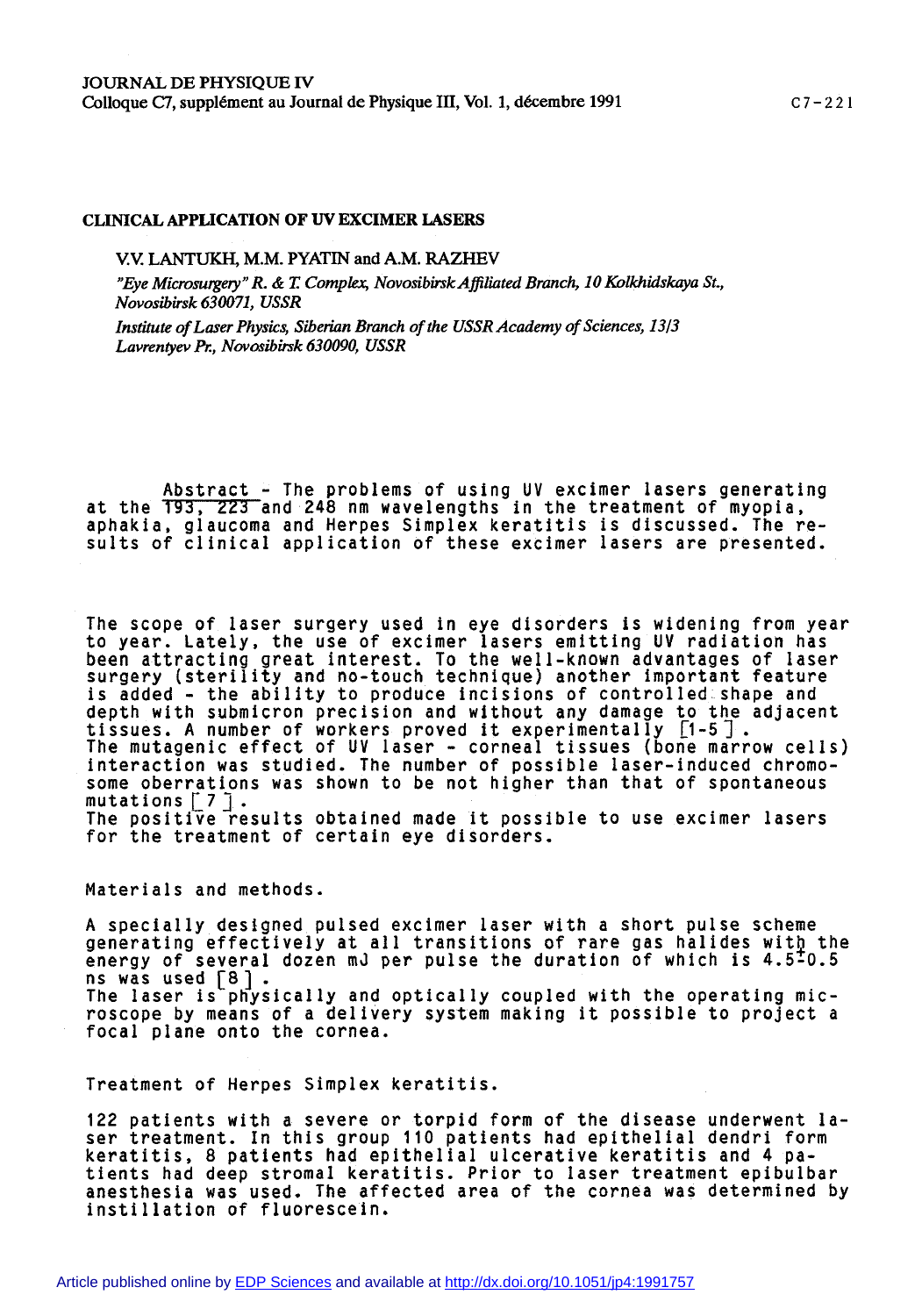**A helium neon laser was used to enable the surgeon to define the focal plane of the beam on the cornea. Photoablation of the corneal epithelium, necrotized tissues and infiltrated was carried out with the excimer laser. The operating microscope was used to control the depth and the area of the ablated zone. Low energies of radiation (0.4-0.5 mJ) were used. The KrF excimer laser generated at the wavelength of 248 nm. During the exposure the diameter of the focal spot could be changed depending on the area of the lesion. No antiviral preparations were used postoperatively. The findings of the follow-up examination showed the 248 nm wavelength to be the most effective in the laser treatment of Herpes dendriform keratitis. In this group of patients recovery and epithelialization were observed by the 4th postoperative day. If more than one third of the cornea was affected, epithelialization and recovery were noted by the 8th-10th day postoperatively. In patients with stromal keratitis the recovery process lasted 2-3 weeks. In all groups of patients there were no recurrences-.** 

**Treatment of Refraction Errors.** 

**The excimer laser gives a unique possibility of changing the curvature**  of the anterior surface of the cornea and thereby changing its refract**ive power.** 

**The study group consisted of 24 patients with myopic anisometropia and 2 patients with posttraumatic aphakia, synechial cicatrices and an2 irregular pupil. To perform laser surgery in the latter cases a special rotating aperture was designed which produced a beam of energy distributed from the center towards the periphery. Thus, a positive meniscus of the cornea was formed. To obtain this result the curvature radius of the central cornea had to be 6 mm. Following the healing of the ablated zone the second stage of the operation was performed** - **reconstruction of the iris and the vitreous.** 

**To correct myopia of high degree a rotating mask was used to produce a beam with the maximum energy in the center to form a negative meniscus. Twenty patients had laser treatment without Bowman's membrane being separated. In 4 patients the superficial layer of the cornea was removed. The bed was 150pm deep, its area being 5 mm. The depth of the ablated zone depth in the central cornea depended on the preoperative refraction and corneal thickness and was equal to 30-50ym. In 4 patients the separated corneal flap was positioned in its original place and fixed with the biologic glue.** 

**Analysing the clinical findings obtained one can say that the use of 193 nm radiation gives goodrvisual results; there is practically no haze and the degree of astigmatism did not exceed the physiologic norm. With the use of 248 nm radiation the clinical outcomes were worse especially in the immediate post-operative period on account of the superficial haze of the bed floor. But in the follow-up period (more than I year) there were no signs of the haze. The most effective technique of preparing the cornea for laser treatment was a very thorough and careful removal of the superficial epithelium.** 

#### **Treatment of open-angle glaucoma.**

**The excimer laser was used to treat 16 patients with open-angle glaucoma. The surgical technique was deep sclerectomy (perforating and nonperforating). After separating conjunctival and scleral flaps the zone of Schlemm's canal was opened and its outer wall lamellae were removed**  with the laser radiation in the form of a focal spot of 1 mm diameteg, with the radiation energy of 5 mJ and energy density up to 800 mJ/cm<sup>2</sup>.